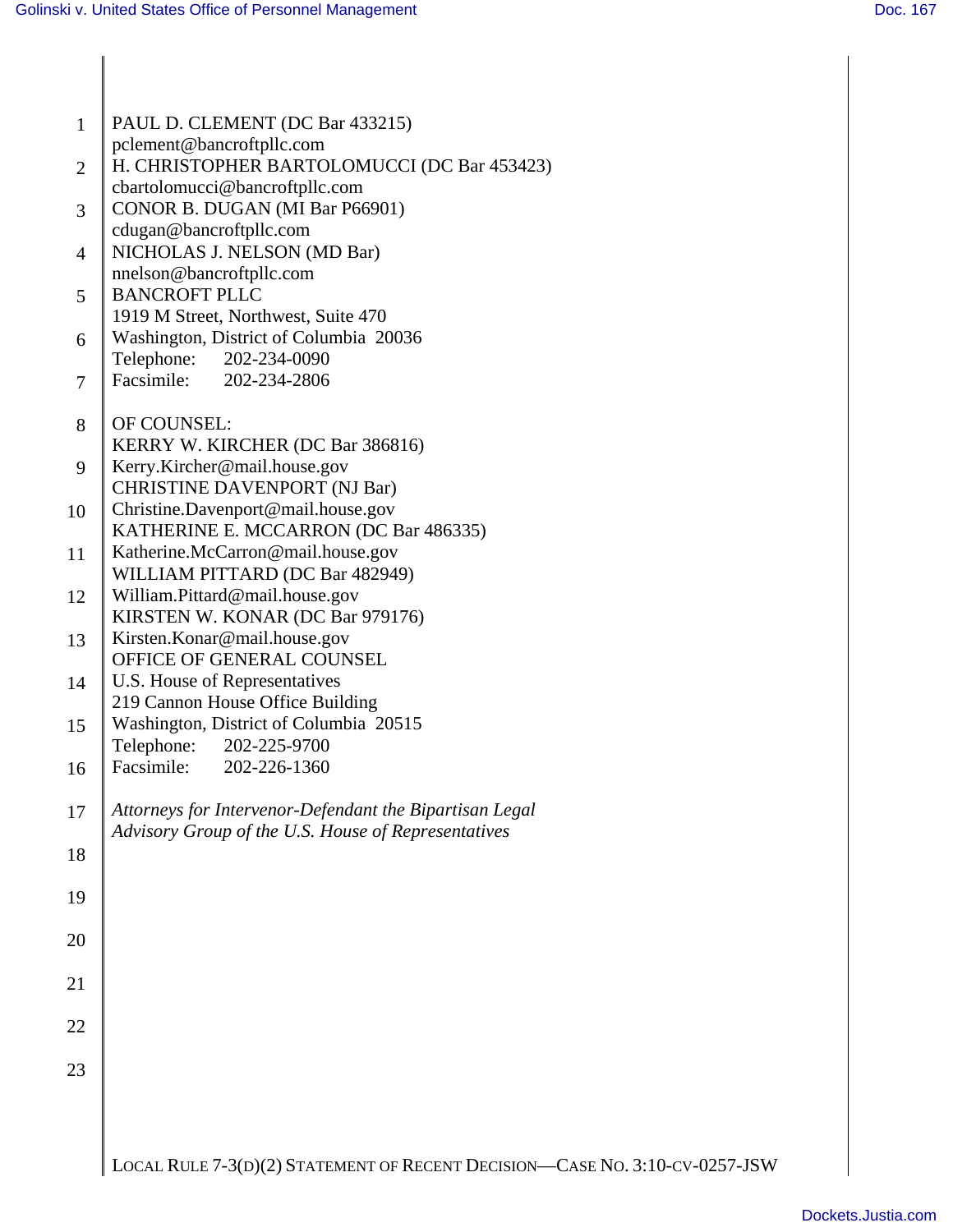## **UNITED STATES DISTRICT COURT NORTHERN DISTRICT OF CALIFORNIA**

 $)$ KAREN GOLINSKI,  $\qquad \qquad$  (ase No. 3:10-cv-0257-JSW)  $)$ Plaintiff, ) v. **STATEMENT OF** UNITED STATES OFFICE OF PERSONNEL MANAGEMENT, et al.,  $)$ 

\_\_\_\_\_\_\_\_\_\_\_\_\_\_\_\_\_\_\_\_\_\_\_\_\_\_\_\_\_\_\_\_\_\_\_\_\_\_\_\_\_\_)

 ) **LOCAL RULE 7-3(d)(2)** ) **RECENT DECISION** 

Pursuant to Local Rule 7-3(d)(2), Intervenor-Defendant the Bipartisan Legal Advisory Group of the U.S. House of Representatives (the "House") respectfully submits this statement of recent decision.

Defendants.

On September 28, 2011 (after the close of briefing on the House's motion to dismiss in this matter), the United States District Court for the Central District of California issued the attached decision, which dismisses a complaint that, like the instant one, challenged on equal protection grounds the constitutionality of Section 3 of the Defense of Marriage Act, 1 U.S.C. § 7. *See* Order, *Lui v. Holder, et al.*, No. 2:11-cv-01267-SVW (JCGx) (C.D. Cal. Sept. 28, 2011), attached as Ex. A hereto. The *Lui* decision is relevant to the House's arguments, including (i) at page fourteen of its memorandum in support of its motion to dismiss in this matter (regarding the controlling nature of *Adams v. Howerton*, 673 F.2d 1036 (9th Cir. 1982)) and (ii) at pages fourteen through twenty-two of the same memorandum (regarding the applicable standard of equal protection scrutiny). *See* Mem. of P. & A. in Supp. of [House]'s Mot. to Dismiss Pl.'s Second Am. Compl. (June 3, 2011) (ECF No. 119-1) at 14.

23

1

2

 $\overline{a}$ 

3

4

5

6

7

8

9

10

11

12

13

14

15

16

17

18

19

20

21

22